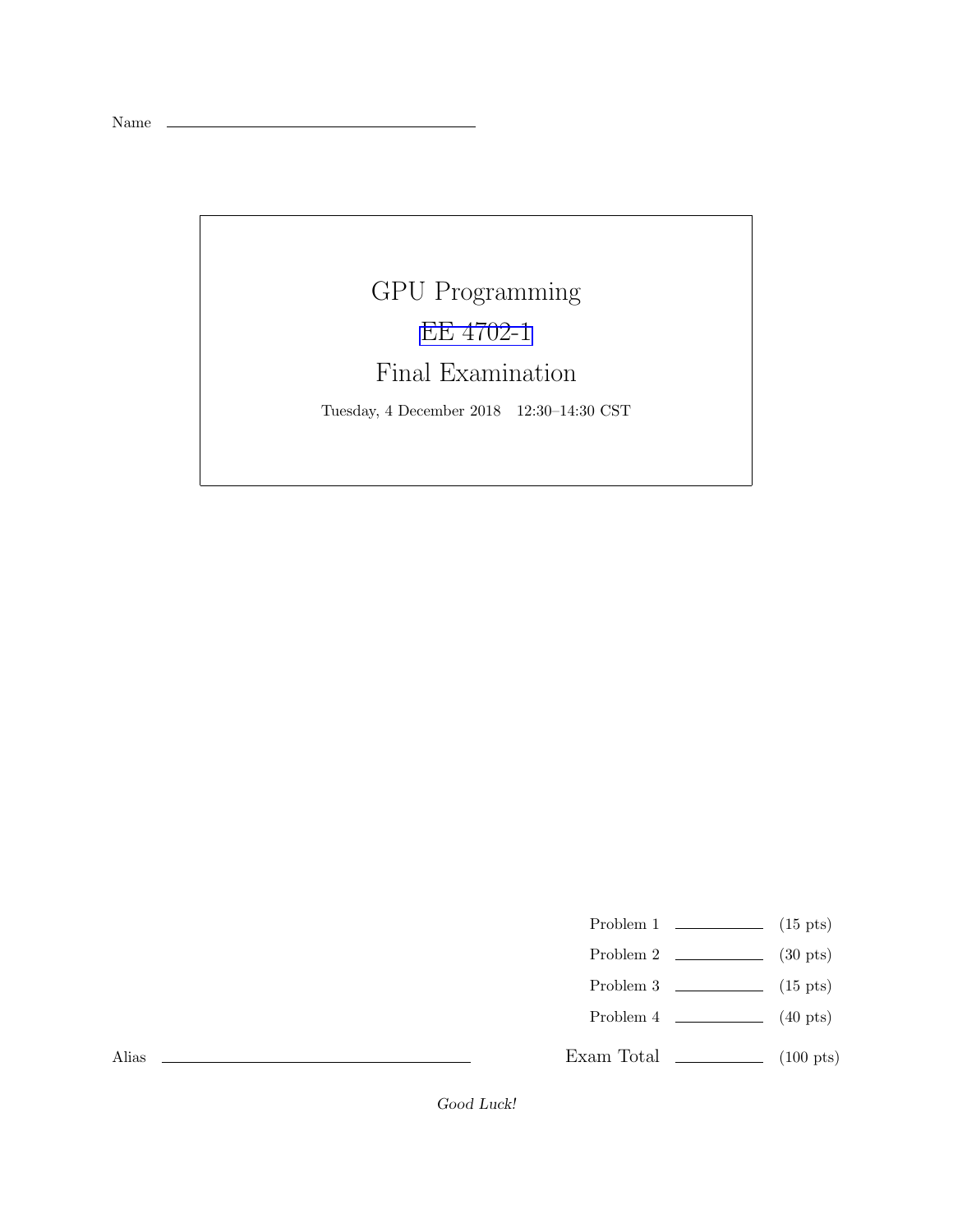Problem 1: [15 pts] Appearing below is a geometric figure.



(*a*) Complete the individual-triangle rendering pass below so that it renders the figure with all triangles facing in the positive z direction and without overlapping triangles. Use the provided abbreviation glV. *Note: The part about facing the* +z *direction was not in the original exam.*

Complete code to render shape using individual triangles.

```
#define glV glVertex3f
glBegin(GL_TRIANGLES);
```
## glEnd();

(*b*) Complete the triangle-strip rendering pass below so that it renders the figure.

Complete code to render shape using a triangle strip.

```
#define glV glVertex3f
glBegin(GL_TRIANGLE_STRIP);
```
glEnd();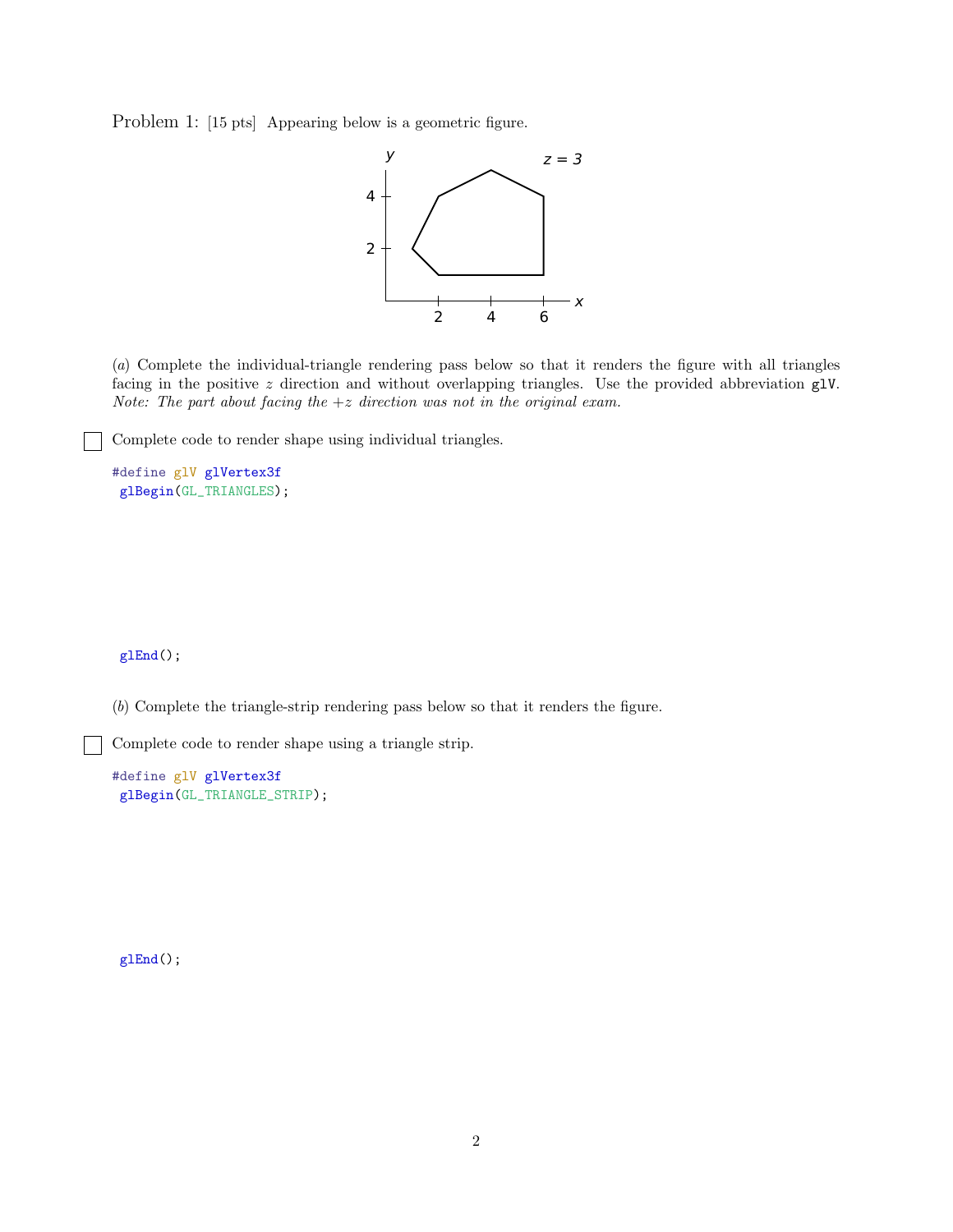Problem 2: [30 pts] Appearing below is shortened host and shader code based on Homework 3, in which text was drawn on the triangular spiral. One drawback of this code is that it uses old-fashioned, deprecated, inefficient glVertex calls. On the following pages are routines that will implement a more efficient version of this code in which data such as ctr are placed in buffer objects and a rendering pass is performed for the entire chain, not just one triangular spiral.

```
for ( int i=2; i<chain_length; i++ ) { // Host Code
      pCoor p0 = balls[i-2].position, p1 = balls[i-1].position, p2 = balls[i].position;
      pCoor ctr = (p0+p1+p2)/3; // Compute location of triangle center.
      // --- CODE REMOVED FOR BREVITY ---
      pCoor pprev = ctr;
      float delta_a = 0.6 / opt_n_segs;
      if ( opt_shader == SO_HW03 ) {
          glBegin(GL_TRIANGLE_STRIP); // Render spiral using 1 triangle strip.
          for ( int j=0; j<opt_n_segs; j++ ) {
              pVect v = va[j\text{\textdegree}3]; // Vector from center to fold.
              pCoor p = \text{ctr} + j * \text{delta}_a * v; // Coordinate of fold.
              pNorm n = cross( p - pprev, vz ); // Normal of segment.
              float text_x = total_length\_compute(j,delta_a,distv) * tax_scale;glNormal3fv(n);
              glTexCoord2f(tex_x,0); glVertex3fv(p + vz);
              glTexCoord2f(tex_x,1); glVertex3fv(p - vz);
              pprev = p;
            }
          glEnd();
        } }
void vs_main_hw03() { // Vertex Shader Code
  gl_Position = gl_ModelViewProjectionMatrix * gl_Vertex;
  vertex_e = gl_ModelViewMatrix * gl_Vertex;
  normal_e = normalize(g1_NormalMatrix * g1_Normal);tex_coord = gl_MultiTexCoord0.xy; }
```
(a) But first let c denote the value of chain\_length and n denote the value of  $opt_n$  segs. Determine the amount of data, in bytes, sent from the CPU to the GPU for the code shown above. (Do not consider uniforms and other hidden code.)

Amount of data sent from CPU to GPU in terms of  $c$  and  $n$ , in bytes.

(*b*) In the vertex shader above, label variables with the appropriate letter as requested below.

|                                | $\Box$ Label uniform variables with a U, $\Box$ shader input variables with an I, and $\Box$ fixed-function shader |  |
|--------------------------------|--------------------------------------------------------------------------------------------------------------------|--|
| outputs with an $\mathbf{0}$ . |                                                                                                                    |  |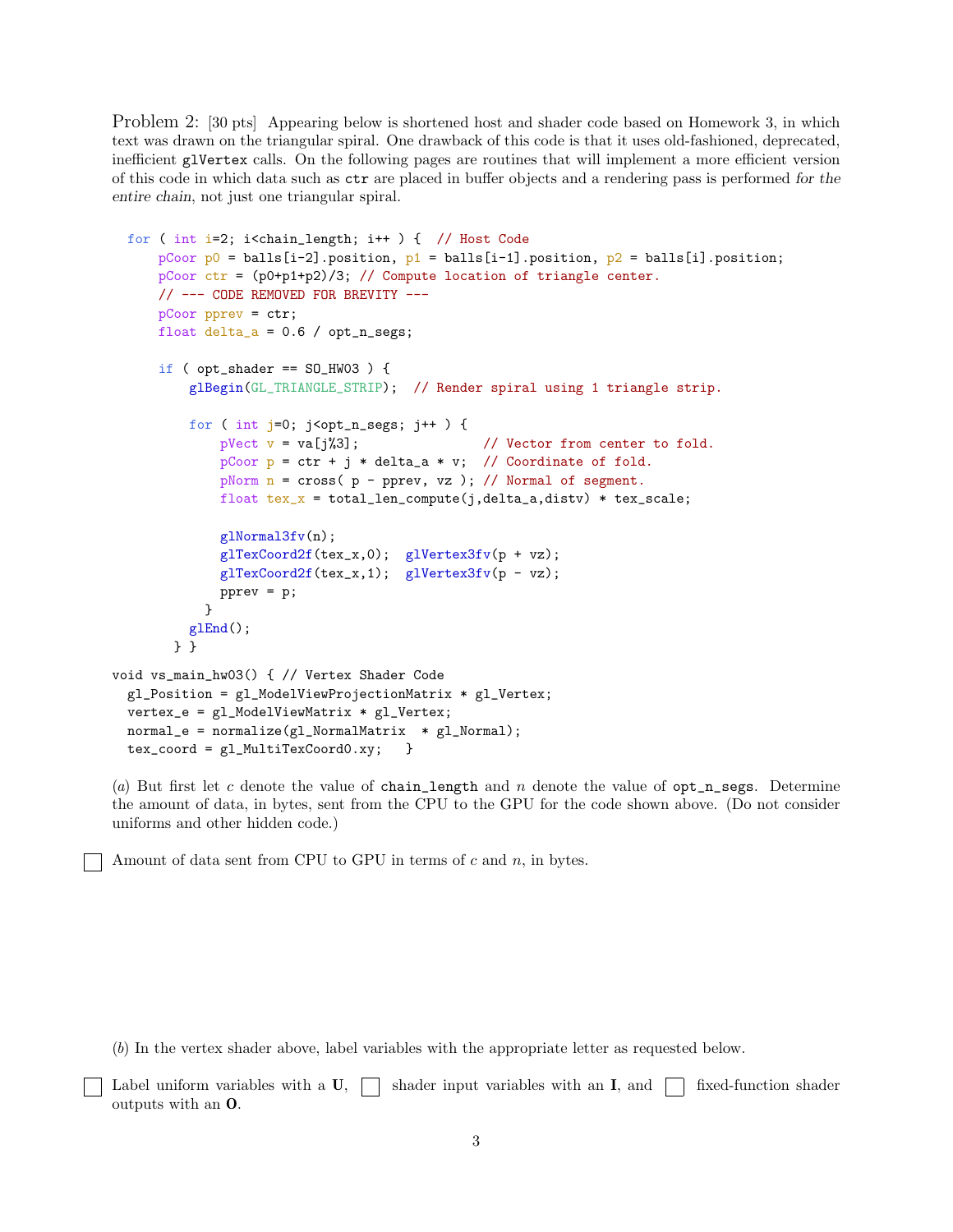Problem 2, continued: Appearing below is the improved triangular spiral host code and shaders. The host code prepares four buffer objects and then starts an instanced rendering pass with line strips as the input primitive. The rendering pass uses a vertex shader and a geometry shader to complete the primitives. (The fragment shader is not a part of this problem.) The only inputs to the vertex shader are the vertex and instance IDs, which should be used to retrieve or compute information about the spiral segments.

```
// Host Code -- DO NOT MAKE OR ASSUME MODIFICATIONS TO THIS CODE.
     for ( int i=2; i<chain_length; i++ ) {
         // Put ball structures and coordinates into convenient variables.
         pCoor p0 = balls[i-2].position, p1 = balls[i-1].position, p2 = balls[i].position;
         pCoor ctr = (p0+p1+p2)/3; ctr_a.push_back(ctr);
         // -- CODE PREPARING va_a, vz_a, and distv_a NOT SHOWN --
       }
     glUniform1i(5, opt_n_segs);
     TO_BUFFER_OBJECT(ctr_a,1); TO_BUFFER_OBJECT(va_a,2);
     TO_BUFFER_OBJECT(distv_a,3); TO_BUFFER_OBJECT(vz_a,4);
      glBindBuffer(GL_ARRAY_BUFFER,0);
     glDrawArraysInstanced(GL_LINE_STRIP, 0, opt_n_segs, ctr_a.size() );
```
(*c*) Modify the vertex and geometry shaders on the following pages to efficiently render the triangle spirals, make any needed changes to the interface blocks, but **do not modify** or assume modifications to the host code (above). For your convenience each shader contains a copy of the host code. Cross out or modify that code as needed. Use the handy abbreviations at the top of the page.

Update the interface blocks as needed.

#ifdef \_VERTEX\_SHADER\_ out Data { // Out of Vertex Shader to Geometry Shader int ins\_id, vtx\_id; // | | Add any needed declarations here.

}; #endif #ifdef \_GEOMETRY\_SHADER\_ in Data { // In to Geometry Shader from Vertex Shader int ins\_id, vtx\_id; // Add any needed declarations here.

} In[2];

// Out of Geometry Shader to Fragment Shader -- No changes needed out Data { vec3 normal\_e; vec4 vertex\_e; vec2 tex\_coord; }; #endif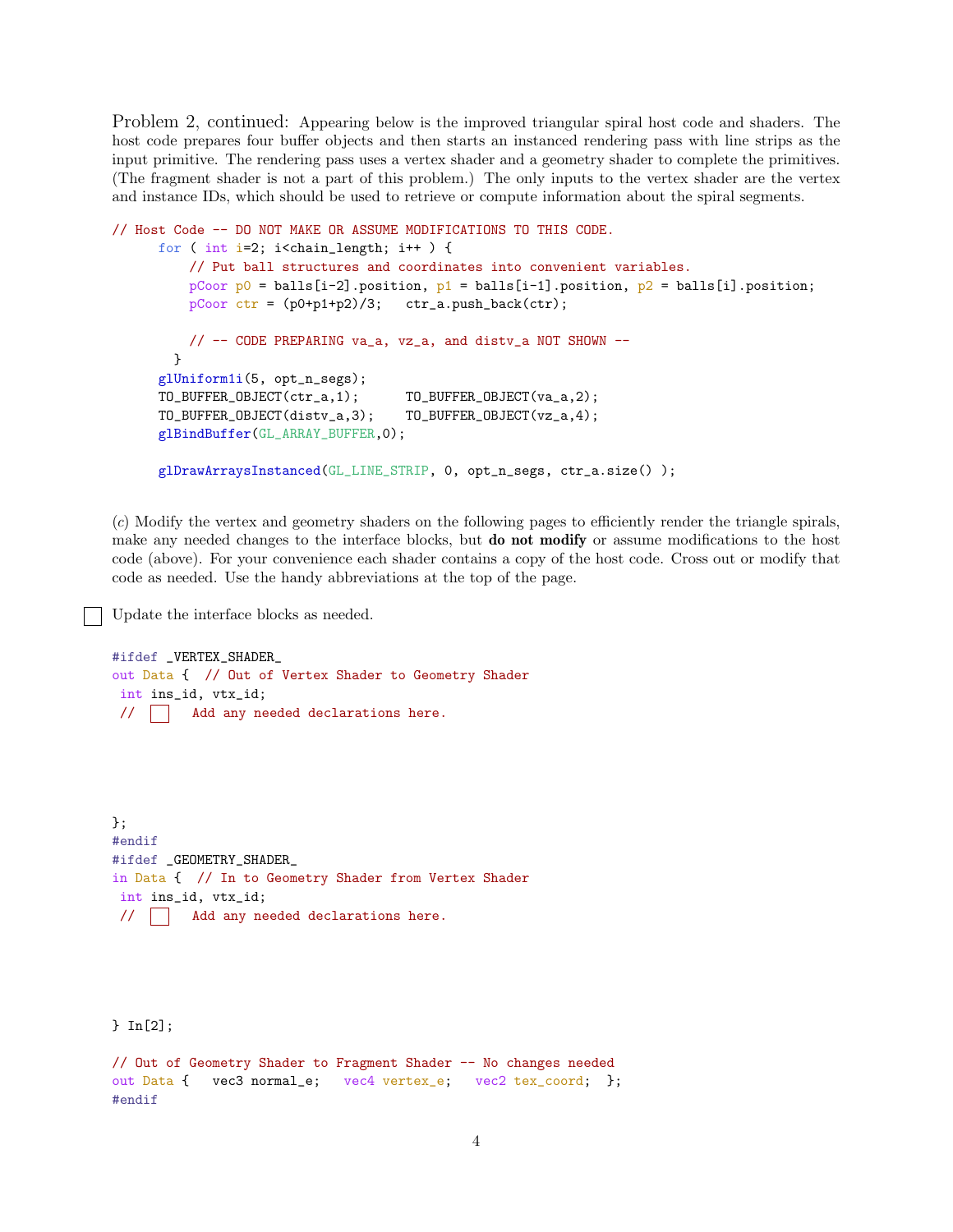Problem 2, continued: Vertex shader code on this page.

Cross out unneeded code.  $\Box$  Cross out data type for shader outputs.  $\Box$  Avoid redundant computation. Update the interface blocks as needed. const mat4 mv = gl\_ModelViewMatrix, mvp = gl\_ModelViewProjectionMatrix; const mat3 nm = gl\_NormalMatrix; void vs\_main\_lines() { // Vertex Shader Main Routine int ins\_id =  $gl\_InstanceID$ ,  $vtx_id = gl\_VertexID$ ; int j = gl\_VertexID; float  $delta_a = 0.6 / opt_n_s$ segs;  $vec4$  disty = disty\_a[ins\_id];  $vec3$  vz =  $vz_a[ins_id].xyz;$ float  $tex_e$ scale = 0.2;

```
vec3 v = va_a[ins_id][j%3].xyz;
vec3 p = ctr_a[ins_id].xyz + j * delta_a * v;vec3 pprev = vec3(0,0,0); // PLACEHOLDER. Won't work.
vec3 n = cross( p - pprev, vz );float text_x = total_length\_compute(j, delta_a, distv) * tax\_scale;
```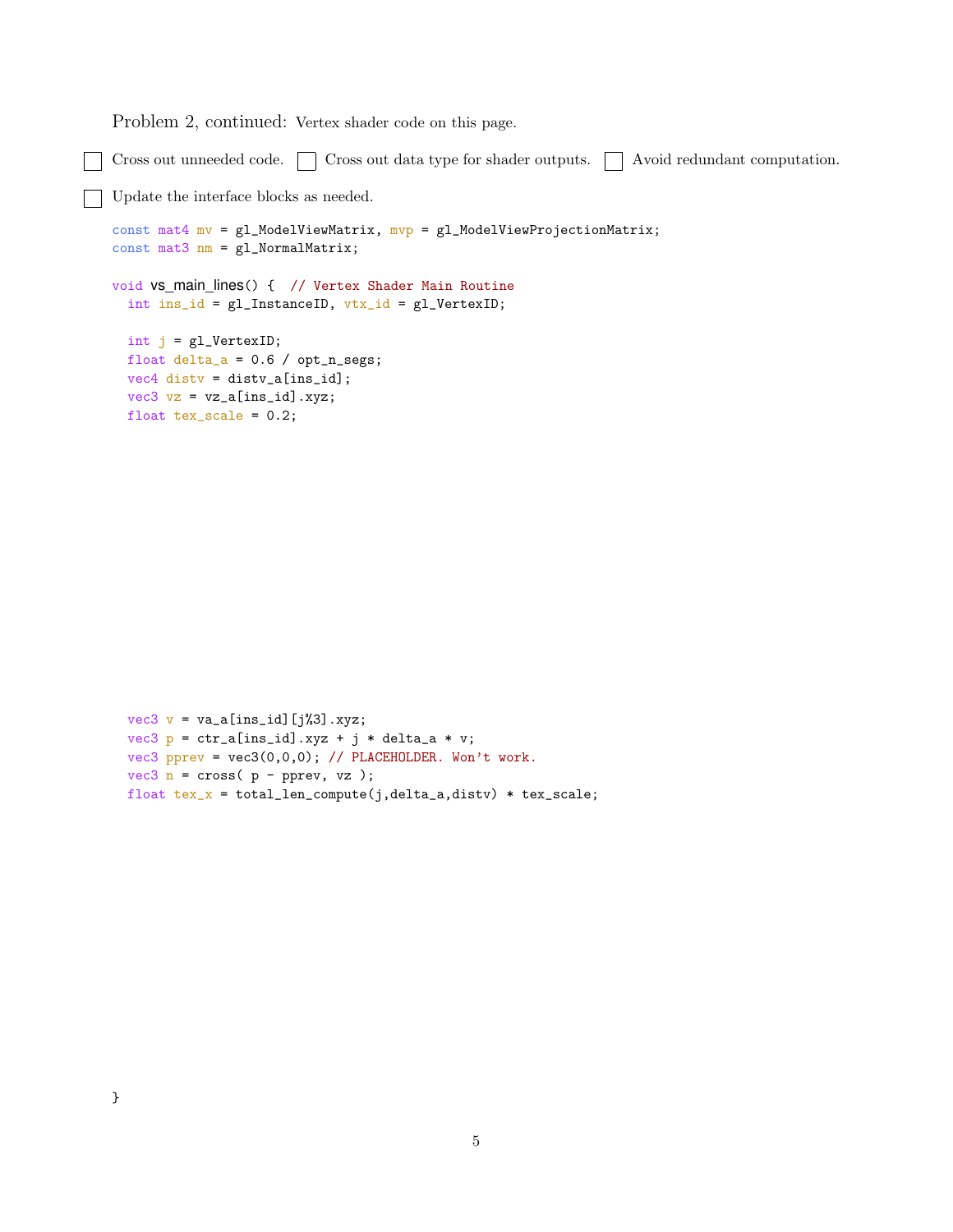Problem 2, continued: Geometry shader code on this page.

Cross out unneeded code.  $\Box$  Cross out data type for shader outputs.  $\Box$  Avoid redundant computation.

```
Update the interface blocks as needed.
```

```
layout ( lines ) in;
layout ( triangle_strip, max_vertices = 4 ) out;
const mat4 mv = g1_ModelViewMatrix, mvp = g1_ModelViewProjectionMatrix;
const mat3 nm = gl_NormalMatrix;
void gs main lines() { // Geometry Shader Main Routine
  int ins_id = gl_InstanceID, vtx_id = g1_VertexID; // PLACEHOLDER. Won't work.
 int j = 0; // PLACEHOLDER, Won't work.
 float delta_a = 0.6 / opt_n_ssegs;
 vec4 disty = disty_a[ins_id];
 vec3 vz = vz_a[ins_id].xyz;float tex_scale = 0.2;
```

```
vec3 v = va_a[ins_id][j%3].xyz;
vec3 p = ctr_a[ins_id].xyz + j * delta_a * v;vec3 pprev = vec3(0,0,0); // PLACEHOLDER. Won't work.
vec3 n = cross( p - pprev, vz );
float text_x = total_length\_compute(j, delta_a, distv) * tax\_scale;
```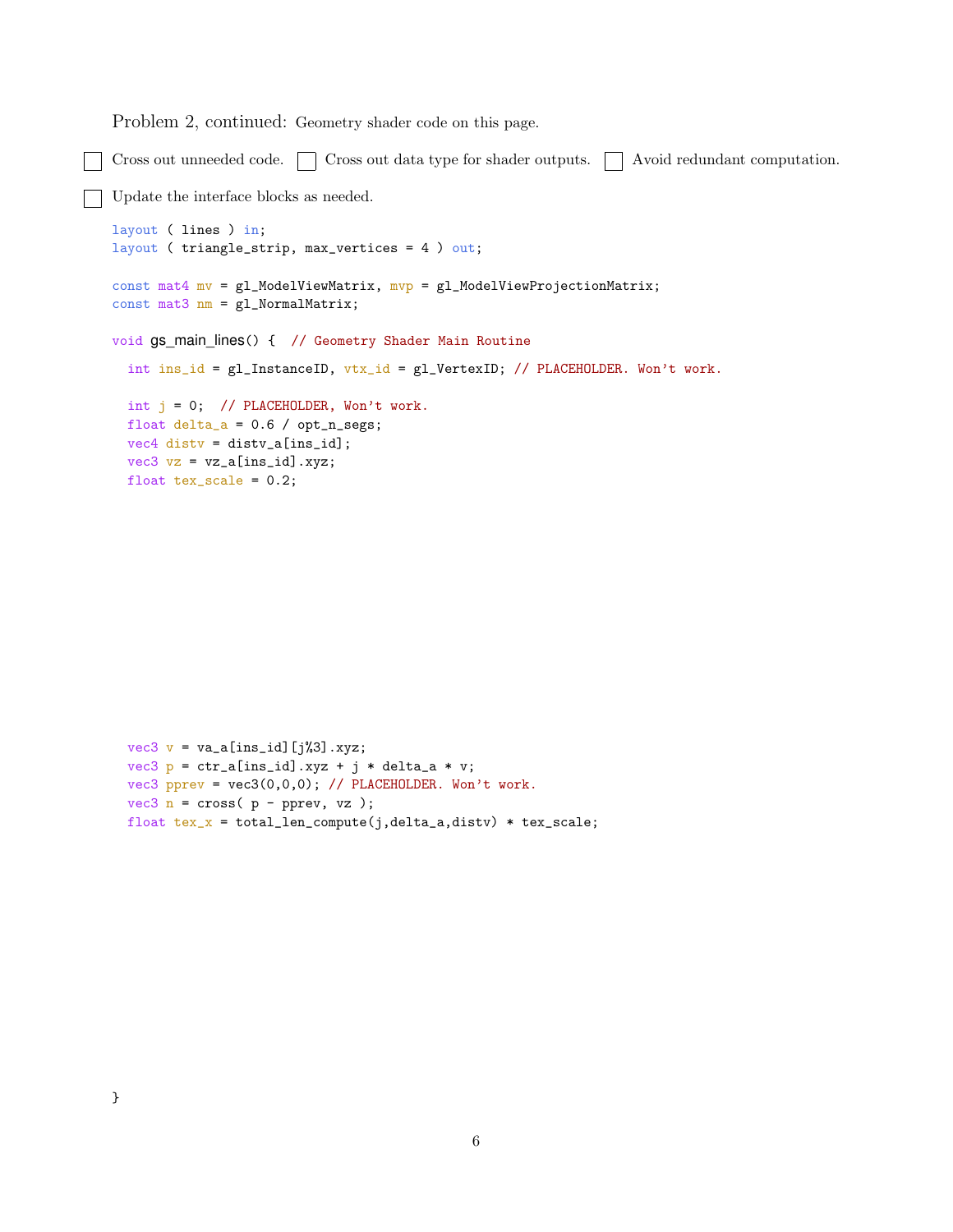Problem 3: [15 pts] Answer each CUDA question below.

(*a*) Both CUDA kernels below do the same thing, but one will execute much less efficiently. Explain why in terms of the minimum request size.

```
__global__ void kmain_simple(float4 *d_in, float *d_out) {
  const int tid = threadIdx.x + blockIdx.x * blockDim.x;
  const int elt_per_thread = ( d_app.array_size + d_app.num_threads - 1 ) / d_app.num_threads;
  const int start = elt_per_thread * tid;
  const int stop = start + elt_per_thread;
  for ( int h=start; h<stop; h++ ) {
      float4 p = d_{in}[h];
      float sos = p.x * p.x + p.y * p.y + p.z * p.z + p.w * p.w;
      d_out[h] = sos;}
}
__global__ void kmain_efficient(float4 *d_in, float *d_out) {
  const int tid = threadIdx.x + blockIdx.x * blockDim.x;
 for ( int h=tid; h<d_app.array_size; h += d_app.num_threads ) {
      float4 p = d_{in}[h];
      float sos = p.x * p.x + p.y * p.y + p.z * p.z + p.w * p.w;
      d_{out}[h] = sos;}
}
```
Problem with inefficient kernel due to request size.

What is the maximum request size that will avoid this inefficiency?  $\Box$  Explain.

(*b*) A CUDA kernel is to run on a GPU with 8 SMs (MPs). Configuration A consists of 4 blocks of 32 threads each. Configuration B consists of 8 blocks of 16 threads each. Neither is very good. Explain how each one underutilizes the hardware on current NVIDIA GPUs.

```
Configuration A underutilizes hardware by . . .
```
Configuration B underutilizes hardware by . . .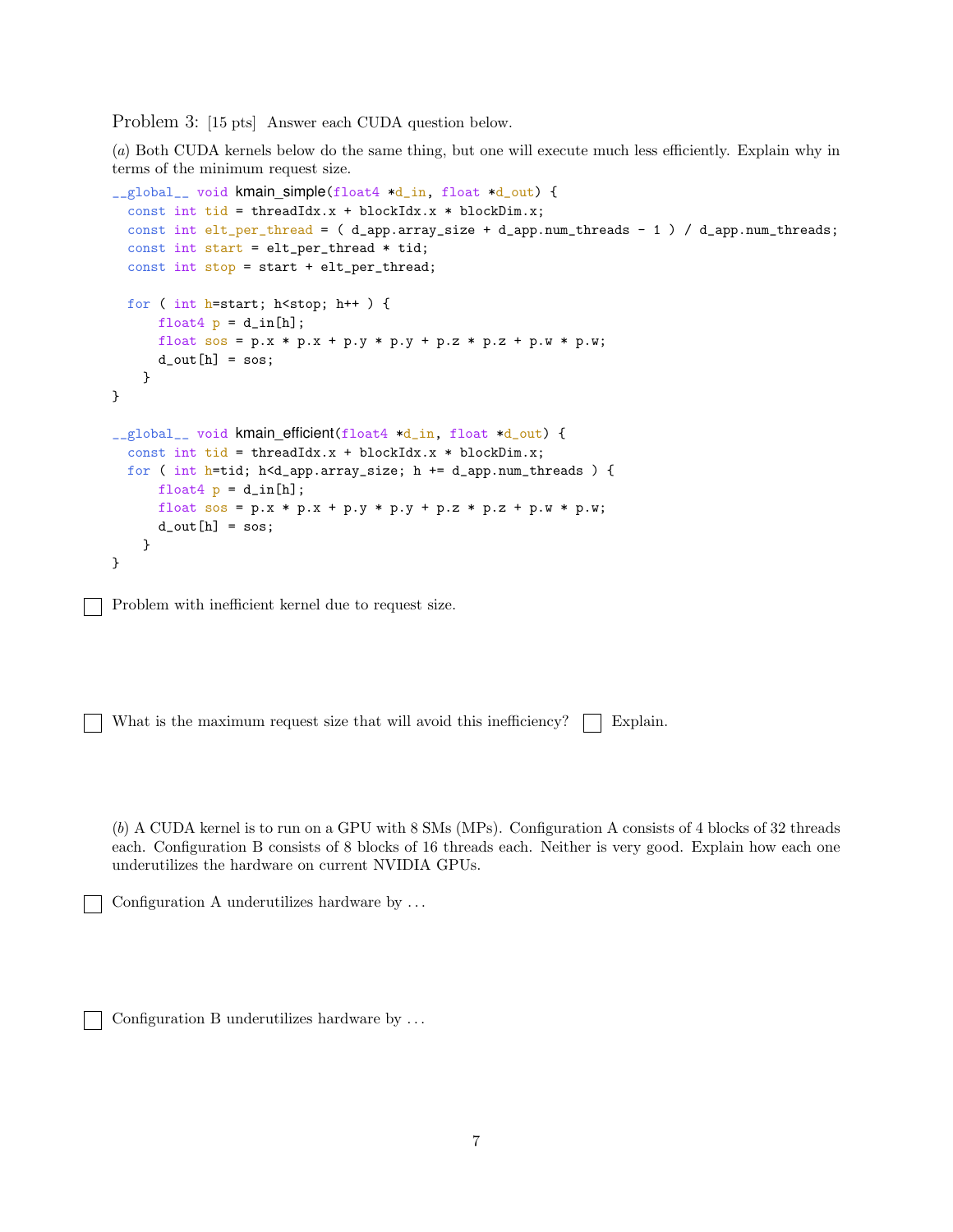Problem 4: [40 pts] Answer each question below.

(*a*) The screenshot below is the Homework 3 triangular spiral with 37 segments per spiral. Imagine a spiral with even more segments, say 1000.



With a large number of segments there will usually be a large computational load on both the vertex and fragment shaders. In one of these shaders the computational load can be considered wasted, depending on the eye location, even when the spiral is visible. In which shader is computation wasted, and why.

Which shader wastes computation?  $\Box$  Why?

Sketch two views in which the spiral is visible. In one the computational load is high and mostly wasted. In the other the computational load is lower and not wasted.

View with lower load and little waste.  $\Box$  View with high load and waste.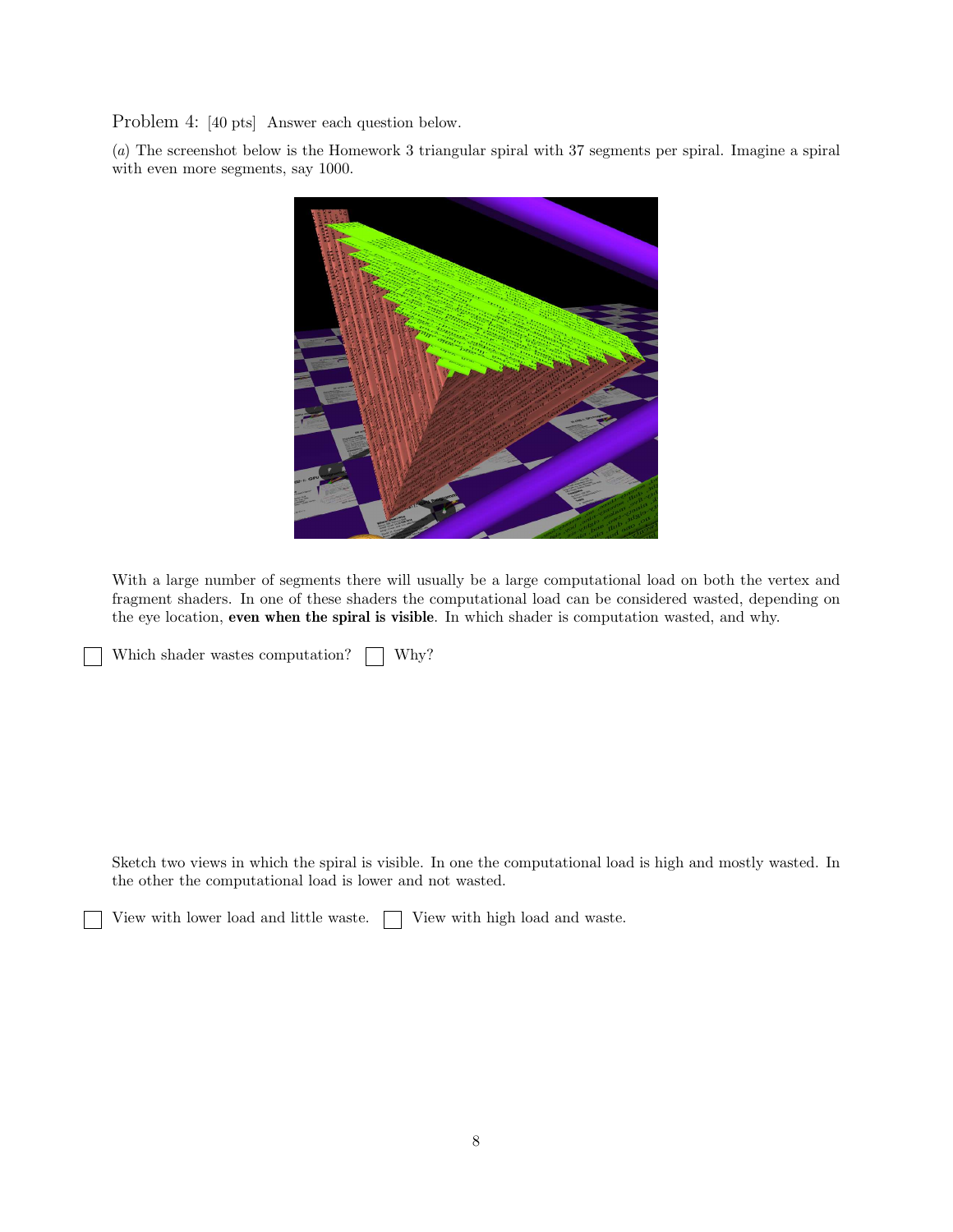(b) The OpenGL call glColor is used to specify a color, say purple glColor3f $(1,0,1)$ ;. In typical use is that the color that will be written to the frame buffer? Explain.

Are the arguments to glColor the exact color to be written to the frame buffer?  $\Box$  Explain.

(*c*) Describe the difference between the flat, noperspective, and smooth interpolation qualifiers.

The flat qualifier's feature,  $\Box$  the noperspective qualifier's, feature,  $\Box$  the smooth qualifier's, feature.

(*d*) Consider a rendering pass using triangles as the primitive. OpenGL (compatibily profile) allows one to specify a normal for each triangle vertex, but as we all know a triangle, geometrically, has just one normal. Why would one specify different normals for each vertex? Explain how such normals are chosen.

Why might one choose different normals for each vertex of a triangle?

Give an example and describe how those normals are chosen.